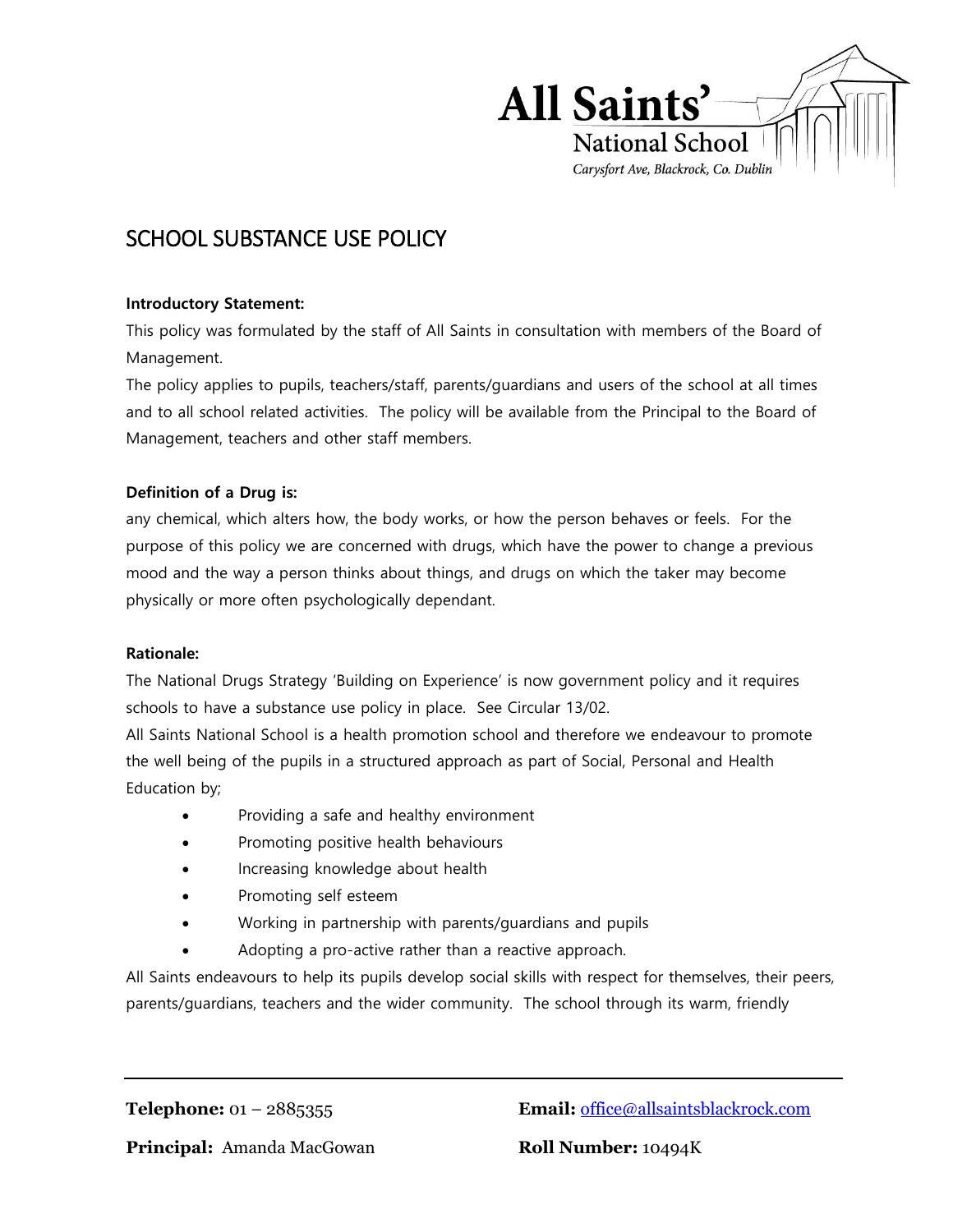atmosphere and positive values tries to bring about the holistic development of its pupils so that all pupils attain their full potential, spiritually, socially, morally and physically.

#### **Aims:**

- To increase self esteem and confidence of young people
- To enable the pupils to make informed, healthy and responsible choices
- To provide honest and age appropriate information on alcohol, tobacco and legal/illegal drugs, prescription and counter drugs.
- To support the aims of the SPHE curriculum.

# *Smoking: School Policy*

- The school and grounds are non smoking areas.
- Visitors will comply with the no smoking policy.
- Tobacco will not be permitted as a prize at school raffles.

#### **Alcohol:**

- Pupils are not allowed to consume alcohol in the school or during any school activities.
- If a teacher is of the opinion that a student is under the influence of alcohol, he/she will immediately inform the Principal
- If a student comes to school under the influence of alcohol, their parents/guardians will be called in to take them home.
- If alcohol is required for an adult function, permission must be sought from the Board of Management
- Students breaking the rules re alcohol will be dealt with in accordance with the school disciplinary procedures

# **Illicit Drugs and Solvents:**

Students are forbidden from being in possession of or using illicit drugs or solvents on the school premises.

# **Managing a Drug Incident:**

Who needs to be informed?

 Details when reported will be recorded on an Incident Report Form. The Principal, teachers, parents/guardians and health services if necessary will be informed. In the

**Telephone:** 01 – 2885355 **Email:** [office@allsaintsblackrock.com](mailto:office@allsaintsblackrock.com)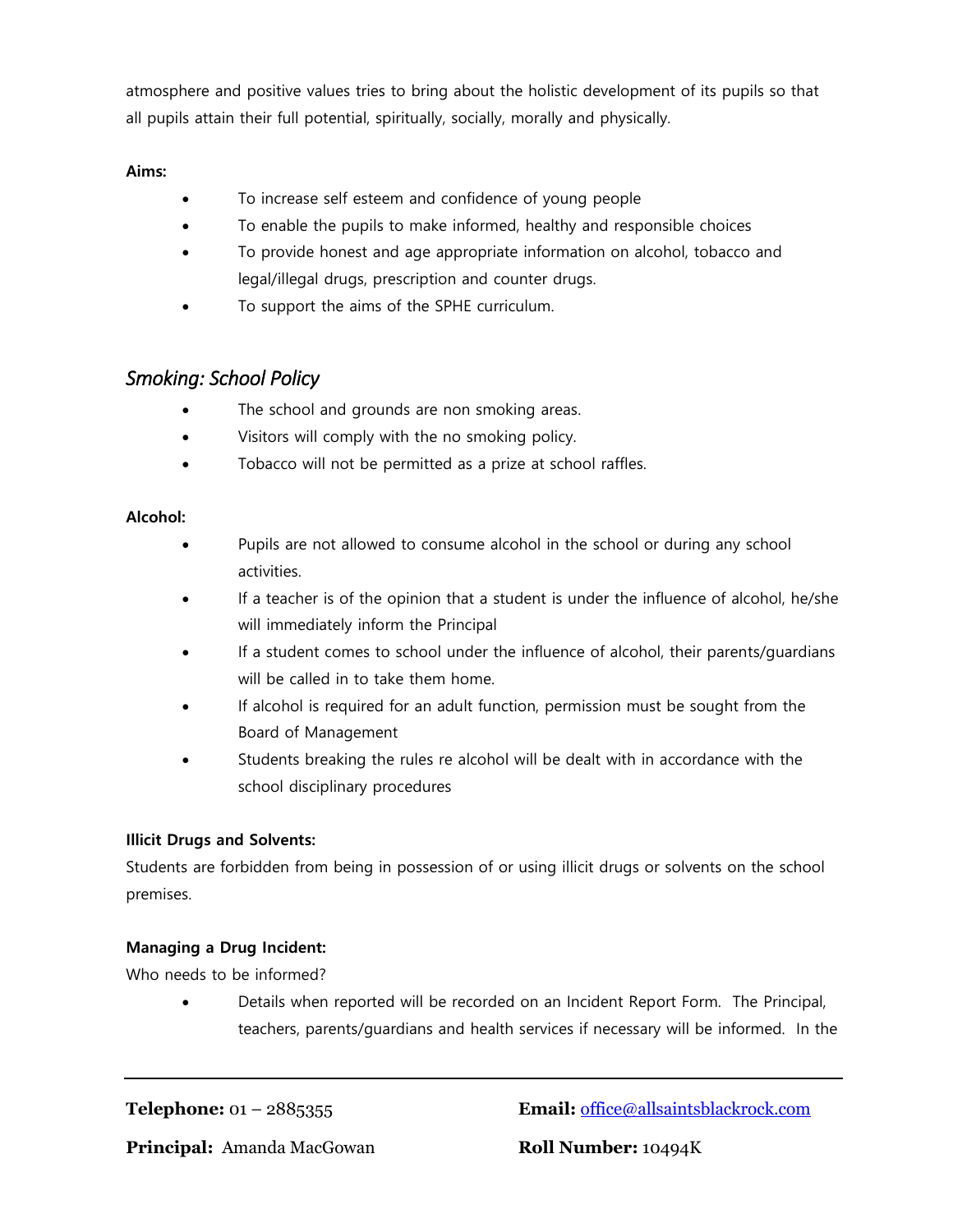event of a confirmed Drug Incident, the school will contact the Gardai and Junior Liaison Officer in order to clarify what the legal position is and what support can be offered the school.

- Illicit drugs found on school premises should be locked away and the Gardai contacted to dispose of them. Teachers are advised not to transport illicit substances at anytime.
- If a teacher is of the opinion that a student is under the influence of illicit drugs or solvents, he/she will immediately inform the Principal and consult on what action should be taken.
- Where the school suspects trafficking of illicit drugs, an investigation will be carried out. Parents of any student involved will be informed. The advice and assistance of the Gardai Juvenile Liaison Officer will be sought.
- The school Board of Management will expect parents to inform the Principal or teacher if they suspect their child of drug taking.

#### **Confidentiality:**

The well being and the welfare of the pupils attending the school will be the prime focus. Total confidentiality cannot be offered but information will only be disclosed on a strict 'need to know' basis.

#### **Disciplinary Procedures:**

They will be in line with the Code of Conduct and Behaviour Policy of the school.

# *Administration of Medicine*

See policy on Administration of Medication

**Monitory, Review and Evaluation:**

**Telephone:** 01 – 2885355 **Email:** [office@allsaintsblackrock.com](mailto:office@allsaintsblackrock.com)